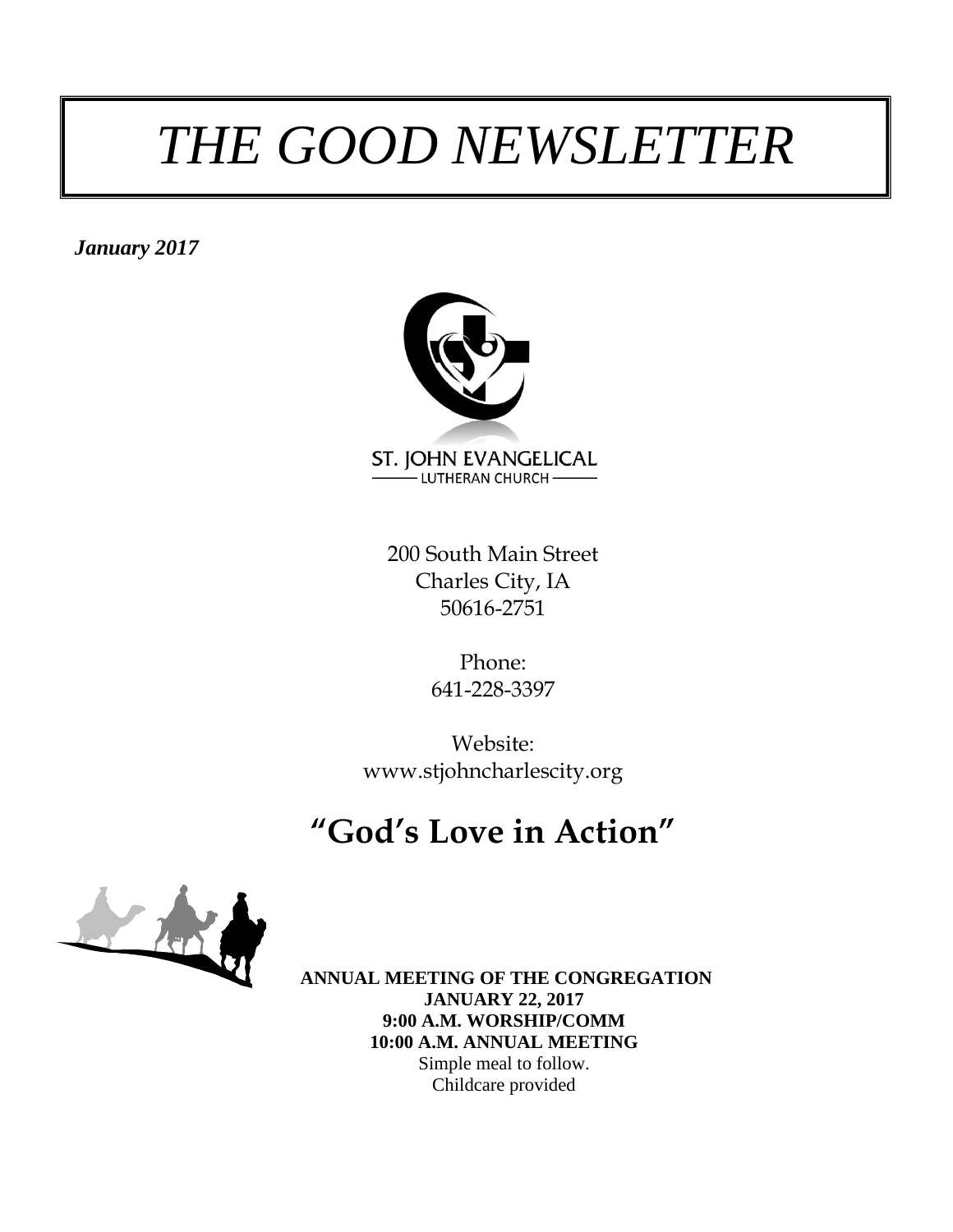#### *Beginning a New Year … In The Lord!*

New Year's resolutions. We all make them, we've all done them. How is that working for you, the reader? Failing to keep them, discouraged in your attempts, seeking another 'self-help' solution that will keep you on track? If so, you're like the common, normal, average person. It is the Lord who places within our spirit, a hunger for true change and inner transformation— never forget that. The deepest, most abiding change is from 'the inside out' when God works without what He's already begun working within. The key, is making room for God to start dealing with our thinking and believing—what we believe about him or ourselves. It entails a desire and a commitment to cooperate with God and His grace—I know … been there, done that, still doing that!

I have now lost 75 pounds this past year … it's been a process, a journey, and I've made some very profound lifestyle changes that make my life, ministry, and thinking so much better and healthier—I am still a work in progress. It really feels good to feel good! It's a little expensive lately (purchasing clothes that fit), but it's worth it. I've paid a price (lifestyle changes, investing in a program that helped me reach some milestone goals, changing my thinking and choices with God's help), but I have no regrets.

That's my experience this past year and it has an application in spiritual matters which I will get to shortly (be patient, keep reading). For me, it was either make some changes or expect a shortened lifespan. It was a truth my physician told me: "Bill, either drop the weight, or die early! You're close to being a diabetic, your blood pressure is off the charts and your cholesterol is so high … I am ready to put you on 3-4 medications. You're a walking time bomb!" I pleaded with my doctor, "Give me six months ... then, I will come see you," and so the journey began (my doctor was stunned by my changes six months later. He even gave me a hug!). I believe God awakened me at 1:00 AM one morning to not only speak to me about health changes but guide me to a program that could help me do it. I am seeing the fruit of that encounter over the past 12 months.

It's interesting to me when people ask me, "How did you do it?" They want specifics, to have me lay it out for them, step-by-step. I suspect that behind some of those well-meaning questions, are deeper ones: "Could I do it? Is there a 'short-cut?' How fast can I do it? How much will it cost me? Can I pay the price? How easy (hard) will it be and is it realistic for me?" Fair questions. No easy answers. Self-inventory being taken as the people ask me about my journey (I can see it in their eyes!). I know. I did the same thing and when I stayed with the questions, reality hit — "I need to change some things ... my thinking, my lifestyle, my choices—after all, I have a wife and daughter who love me and need me. I serve a Savior who has other, future plans for my life that have not even begun to mature yet. How much do I want all or any of that?" I faced myself, looked in a mirror, asked God to help me make the changes and carve out a discipline and daily 'game plan' to get there. The rest is history (and still a work in progress). I like where I'm headed and would not trade it for anything. Not going back there again!

The most profound, lasting, eternal changes are spiritual ones! When those become real in our spiritual experience, everything else gets better—health, relationships, thinking, believing, energy, passion, you name it. When it comes to a 2017 New Year's resolution, I have a suggestion—do spiritual ones first, the rest you desire will follow. If we just start with prayer and/or more Bible reading, that would be a profound start ... and powerful! Most think, "I don't have or cannot carve out that kind of time." Start with two to three minutes each day (even one minute, done consistently, will have huge results). Start with 'baby steps. God understands! He will take and use whatever you offer Him! He can multiply the smallest bits of time we give him. Over time, your hunger for either of these will increase—you will want to spend more time with the Lord and pretty soon, you're on your way and your inner transformation will take off (outward ones too!).

**Cont. next page…**

**"God's Love in Action"**

*Pastor's Note…*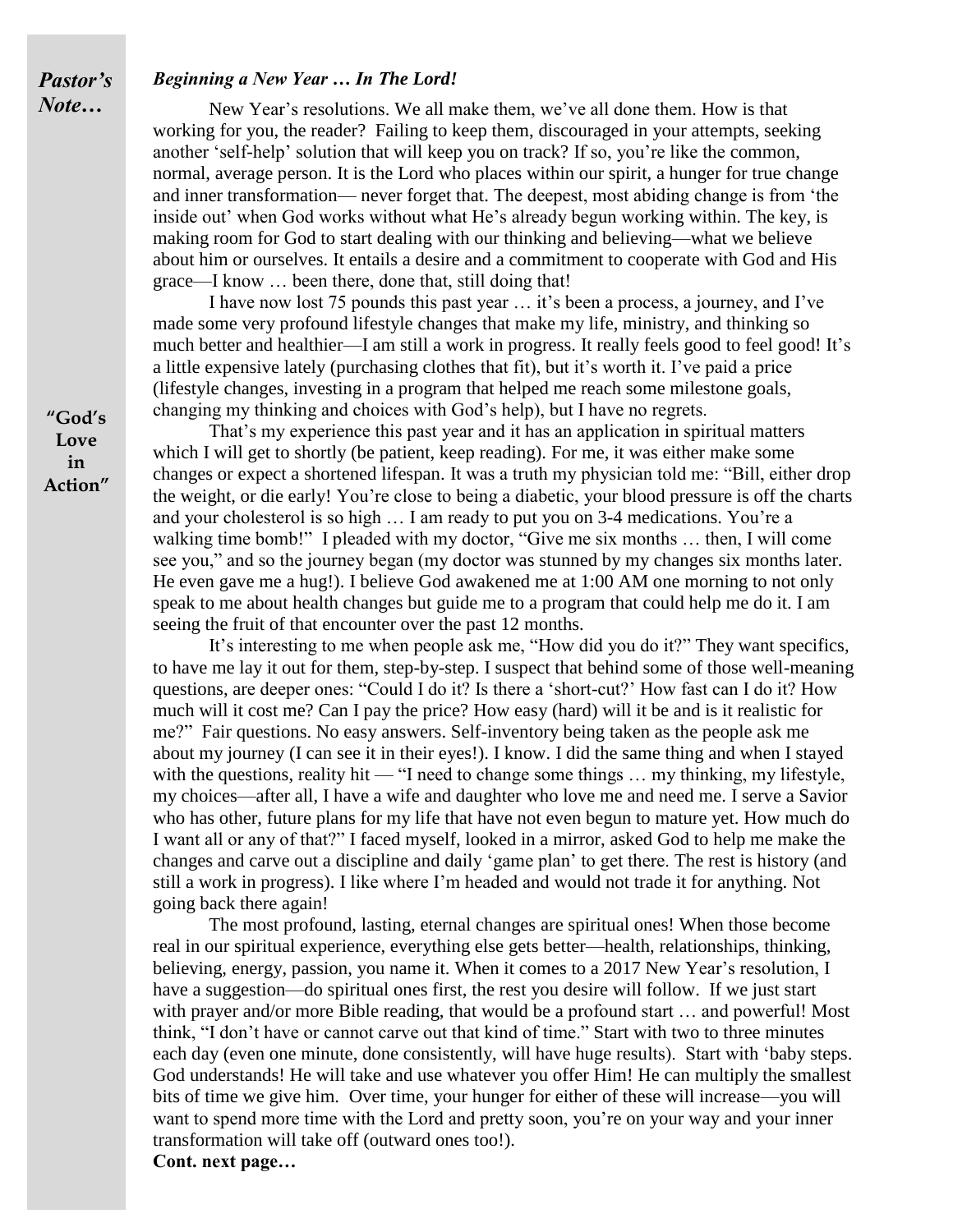**Pastor's Note Cont.**

A house is built a plank at a time, not in quick sections slapped together in a few hours. A house needs a secure foundation to withstand times and seasons of adversity— same is true in spiritual things. A few key disciplines done daily (with God alongside and in it) will help you build a spiritual house that can withstand anything—and give you eternal life now and in eternity to come! Priceless. Valuable. Fulfilling. Loving. Rewarding. Fun (if you let it be). Gratitude (to God for getting your attention).

I'm Pastor Bill Odermann, and I approve (have proven) this message! *Pastor Bill Odermann*



#### **January Birthdays**

1 st Craig Tjaden 2 nd Pat Mehmen  $2rd$ Wallace Schilling 8<sup>th</sup> Irene Gabe  $28<sup>th</sup>$  Dale Lamprecht  $28<sup>th</sup>$  Betty Ball  $29<sup>th</sup>$  Eunice Tommingo  $31<sup>st</sup>$  Phyllis Bunn



#### **2017 Giving Envelopes are available in the Narthex**

If you are unable to pick up your Giving Envelopes at church, please let the office know and we will get them to you. Also, if you don't currently have Giving Envelopes and would like to have them, let the office know and we will provide you with Giving Envelopes.

**"God's Love in Action"**

#### **January Anniversaries**

January 2, 1964 Leland & Pam Lumley January 16, 1947 Bob & Marge Gardner January 18, 1951 Bob & Beverly Wolff

> **Memorials have been given in memory of:** *Andrea Rae Bartman DeVore:* Kent & Lorie Hoeft *Lorraine Ortman Kemp:* Kip & Judy Hauser

#### **Baptisms:**

*November 27th Grace Martha Kendall November 27th Cody Lee Van Horn November 27th Rylee Jo Van Horn*

### **JANUARY FUNERAL CALLERS & HELPING HANDS: CALLER – Donna Gambaiani**

**HELPERS –** Dawn Baldus, Julie Begemann, Ana Blickenderfer, Joyce Boehmer, Karol Carpenter, Ruth Farmer, Marta Fisher, Linda Frascht, Gloria Frerichs, **Donna Gambaiani,** Ina Heitz, Gladys Kellogg, Helga King, Sue McDonald, Shirley Platte, Peg Poppen, LaVonne Reysack, Wendy Ross

\*\*\*\*\*\*\*\*\*\*\*\*\*\*\*\*\*\*\*\*\*\*\*\*\*\*\*\*\*\*\*\*\*\*\*\*\*\*\*\*\*\*\*\*\*\*\*\*\*\*\*\*\*\*\*\*\*\*\*\*\*\*\*\*\*\*\*\*\*\*

Thanks to our December caller Sandy Hicks.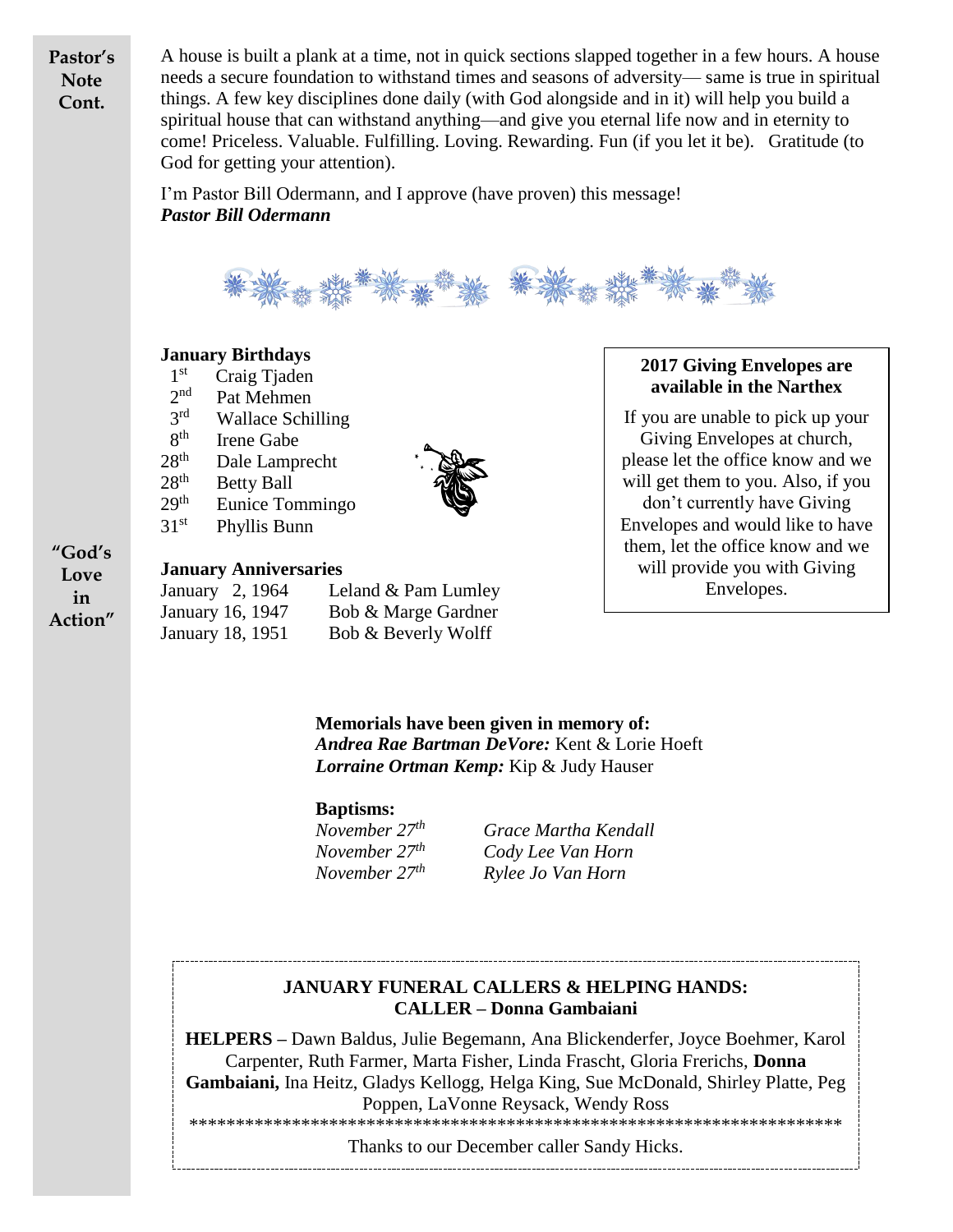**Of Note…**

#### **Save your plastic bags for a special project for Women's Ministry**

After the first of the year there will be a box in the Narthex in which donate your clean plastic shopping bags. We can also use unused thin plastic garbage bags (The ones that are practically useless for garbage because they are so thin, I have a box). Any color is fine, it adds variety.





They will be reviewing the book *The Husband's Secret* by Liane Moriarty Imagine your husband wrote you a letter, to be opened after his death. Imagine, too, that the letter contains his deepest, darkest secret – something with the potential to destroy not only the life you have built together, but the lives of others as well. And then imagine that you stumble across that letter while your husband is still very much alive…



**"God's Love in Action"**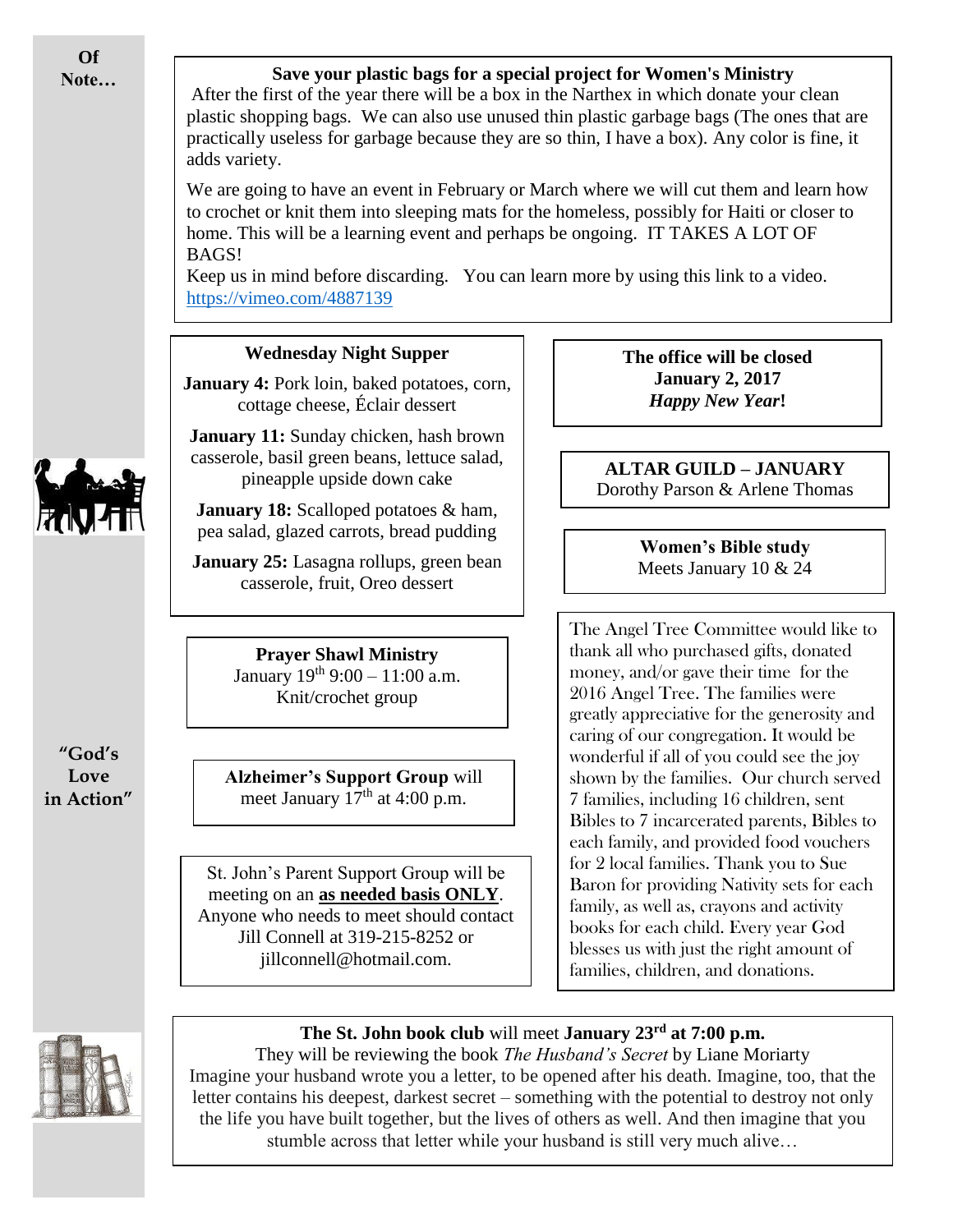**Youth & Family**

*Winter is in full swing and while the days ARE getting longer – the weather sometimes doesn't cooperate with us. If school is cancelled or dismissed early on a Wednesday (due to weather) we will NOT hold the After-School Program or Confirmation classes or have ANY of our Wednesday night activities. Blessings, Laurie*

#### **Youth News**

Twice in December, the youth of St. John tried to sponsor a Soup Dinner after the Christmas Program. We were very disappointed to postpone and then cancel this dinner due to uncooperative weather. Be watching for upcoming events.

#### **Confirmation**

Our third Session of classes under the new format is starting this month and the thirty-five students in our Confirmation program are taking either The Lord's Prayer, Journey Through Genesis, or Heaven and Hell.

#### **"God's Sunday School News**

December brought nasty weekend weather and the Christmas Program for our Sunday Schoolers who are 3 years old through 6th grade had to be postponed and then canceled due to dangerous weather conditions.

Sunday School classes resume on Sunday, January 8th after a break for the holidays. We are learning about New Testament Bible stories this semester.

There will be NO Sunday School on January 22nd as there is only one worship service that day at 9am.

Attention: **5th Grade Parents**! The 1st Communion **parent/student/pastor class** will be January 29th at 9am.

A representative from EWALU will be giving the K-8th grade students a fun presentation on January 29, 2017.

#### **Family Board**

Wednesday, November 30<sup>th</sup>, was the Family Advent Event in the Parish Hall. This was an opportunity for parents and children to make an Advent wheel, a poster about Advent and some additional crafts together. We had about 25 kids and their parent(s) attend. What fun!

#### **After School Program**

We have 22 kids enrolled in our After-School Program, which is each Wednesday from 3:35-5pm. We have a snack and do a craft project and watch a short video each week. The After-School Program could use some donations of Styrofoam bowls for snacks, washable markers, pencil sharpeners for our colored pencils and some more snacks. The kids especially like muffins (mixes are fine), pudding cups, applesauce cups, pretzels, cheese balls/puffs and apple juice. Thank you!

#### **JANUARY 2017**

**Bulletin Stuffer:** Alyvia Vance **Acolytes:** Kayla Kellogg, Madisyn Millermon, Josiah Hervert, Cameron Kakac, Rosie Baldus, Cory Marth

**Worship Assistants:** Joslyn Cotton, Cassie DeBower, Brooke Vance, Jacie Wink, Lauren Connell, Joey Heidebrink

**Wednesday night supper:** Brooke Vance, Cassie DeBower, Makenna Schmiedel

*Dates & times when the youth are serving are posted on the bulletin board outside the Business Manager's office*.

**Love in Action"**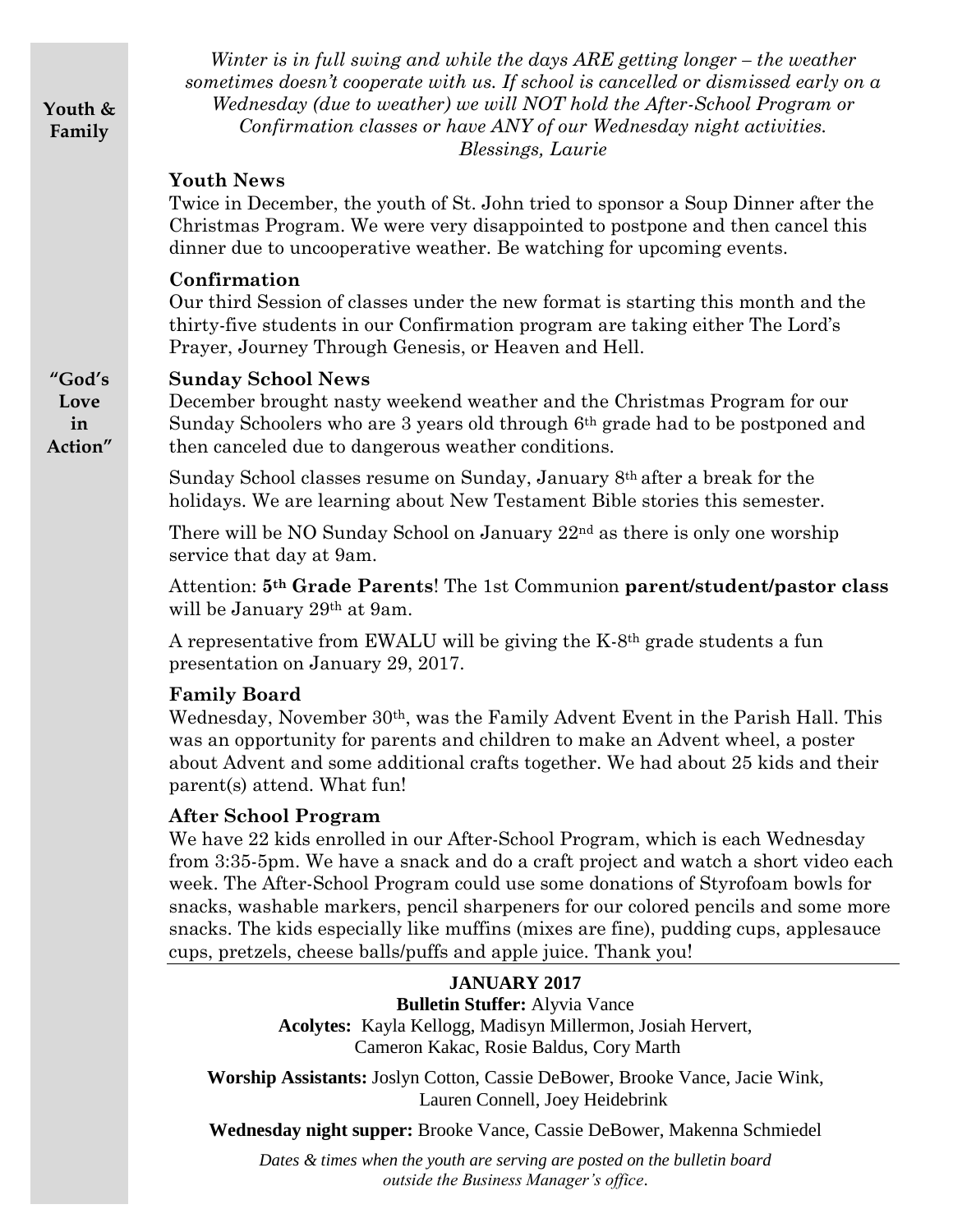

Happy New Year from all your friends at St. John Christian Preschool! We are so excited to welcome back our wonderful friends and families for the second semester of our preschool program. As we look forward to our new semester we would like to remind everyone that there are a few openings remaining in our program. Please contact the preschool if you have any questions.

The month of December was a great one, full of anticipation and excitement towards the birth of our Savior! We started the month with the introduction of the letters "Bb" and "Ii". The last week before break, was even more exciting! We introduced our very special Baby Jesus doll, who slept in His very own manger. The children loved rocking him and singing to him. It was awe-inspiring to witness the love they showed to that special baby and it was a constant reminder to the adults of what the Christmas season is *truly* all about. We worked to emphasize the special Christmas story with projects that highlighted that precious baby boy. We hope that your Christmases brought you the same joy and satisfaction.

Please remember that we are still selling Kwik Star/Kwik Trip gift cards! The 5% profit goes directly into the preschool's account. If you are interested in ordering any gift cards, we do have some on hand, but can order more at any time! Please stop by or call the preschool at 228-7274.

As we end another year at SJCP, we thank you for your continued support that not only sustains our preschool but also helps our preschool grow and flourish. Not to mention all the preschoolers within it!

We start the New Year feeling blessed by the job God has given us. We work with great friends and we are supported by a board full of dedicated moms and a congregation that has given so generously in so many ways to our ministry. We hope that the New Year is full of just as many blessings for your family.

With His Love, Whittney Franke

#### **Little Snowman**

I'm a little snowman round and fat, Here are my mittens, Here is my hat. Add a little scarf and a carrot nose. You stand so tall when the cold wind blows.



**"God's Love in Action"**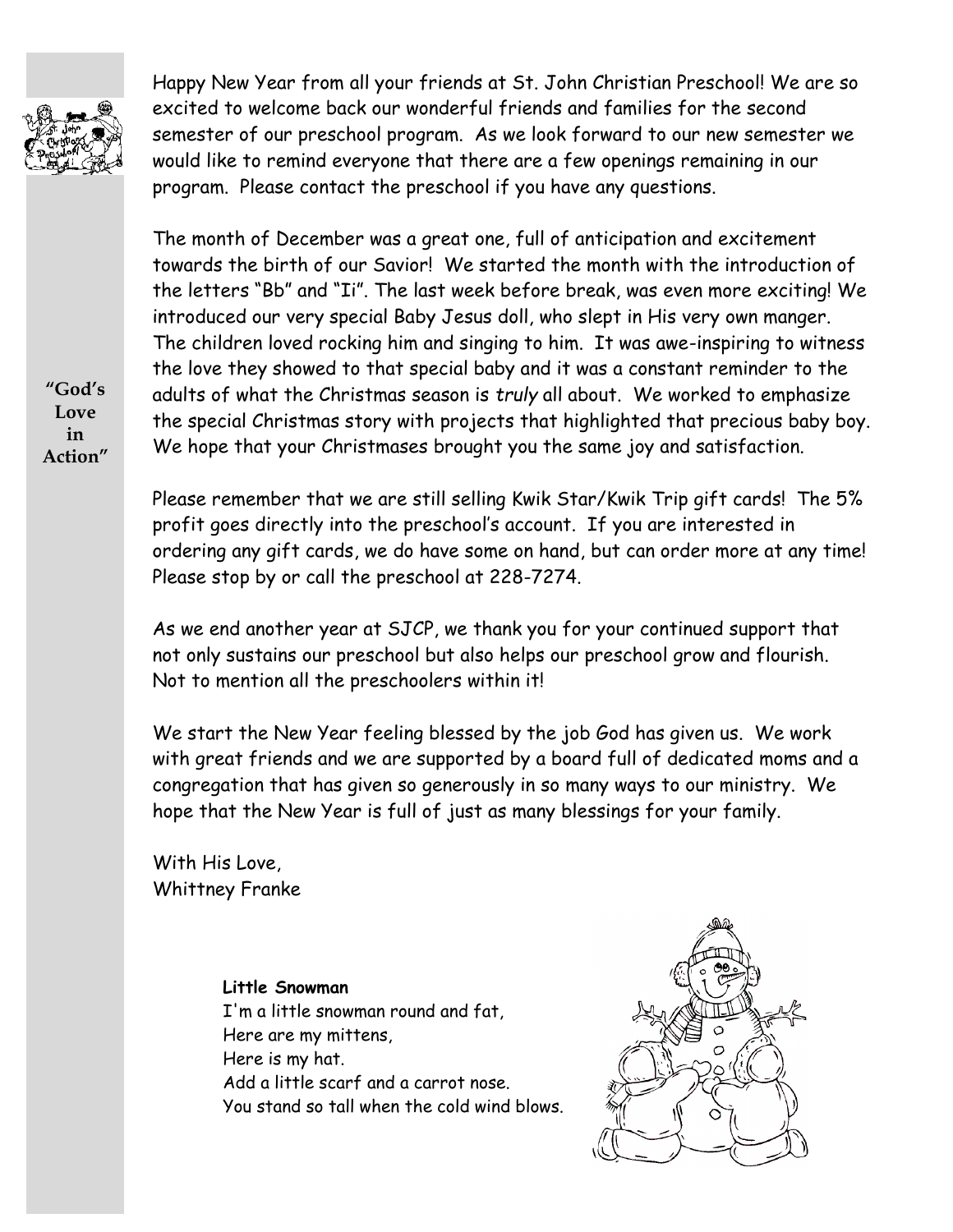# January 2017 Birthdays!!

| <b>Sunday</b>                                     | <b>Monday</b>                                                                            | <b>Tuesday</b>                                                                                                      | Wednesday                                           | <b>Thursday</b>                                              | Friday                                                              | <b>Saturday</b>                                                                                                       |
|---------------------------------------------------|------------------------------------------------------------------------------------------|---------------------------------------------------------------------------------------------------------------------|-----------------------------------------------------|--------------------------------------------------------------|---------------------------------------------------------------------|-----------------------------------------------------------------------------------------------------------------------|
|                                                   | 2                                                                                        | 3                                                                                                                   | $\overline{\mathbf{4}}$                             | 5                                                            | $\sqrt{6}$                                                          | 7                                                                                                                     |
| Hunter Menken<br>Craig Tjaden<br>Barbara Tommingo | <b>Bruce Hovden</b><br>Patrick Lumley<br>Patricia Mehmen<br>Diane Tommingo<br>Jacie Wink | Elizabeth Gassman<br>Teresa Knecht<br>Cassandra Schiesher<br>Wallace Schilling                                      |                                                     | Ashley Ferch<br><b>Ryan Hallett</b><br><b>Richard Olesen</b> |                                                                     | Lawrence Hibbs                                                                                                        |
| $\boldsymbol{8}$                                  | 9                                                                                        | 10                                                                                                                  | 11                                                  | 12                                                           | 13                                                                  | 14                                                                                                                    |
| Irene Gabe<br><b>Grace Marth</b>                  |                                                                                          | Carol Meader<br>Evan Schmidke                                                                                       | <b>Mark Parsons</b><br>Ann Voelker<br>Gerry Waddell | Lee Hoeft<br>Helga King                                      | Mike Hammond<br>Larry Milleson                                      | Kay Tjaden                                                                                                            |
| 15                                                | 16                                                                                       | 17                                                                                                                  | 18                                                  | 19                                                           | 20                                                                  | 21                                                                                                                    |
| <b>Sydney Ross</b>                                | Jennifer Seckar                                                                          | Dean Toebe                                                                                                          | Gary DeBower<br>Jared Tieskotter<br>Sheryl Veen     | Marianne Fisher                                              | Josiah Hervert<br>Joshua Keyes<br>Sherman Loudermilk<br>Connor West | Kathy Hoeft<br><b>Steve Shankland</b>                                                                                 |
| 22                                                | 23                                                                                       | 24                                                                                                                  | 25                                                  | 26                                                           | 27                                                                  | 28                                                                                                                    |
| <b>Brayden Caffery</b><br>Mychal Schweizer        | Doris Hibbs                                                                              | Sharon Bledsoe<br>Terry Meyer                                                                                       | <b>Sharon Streich</b>                               | Dianne Harrold<br>John Selvig<br>Ryan Venz                   | Emryn Hagarty                                                       | Scott Aspholm<br><b>Betty Ball</b><br>Larry Fuls<br>Emma Heidebrink<br>Cameron Kakac<br>Dale Lamprecht<br>Dale Miller |
| 29                                                | 30                                                                                       | 31                                                                                                                  |                                                     |                                                              |                                                                     |                                                                                                                       |
| Dale Bond<br>Eunice Tommingo<br>Jaclyn Van Horn   |                                                                                          | Randy Brunner<br>Phyllis Bunn<br>Benjamin Hammond<br>Nancy Nelson<br>Abigail Platte<br>Cathie Sveum<br>Olive Tracey |                                                     |                                                              |                                                                     |                                                                                                                       |